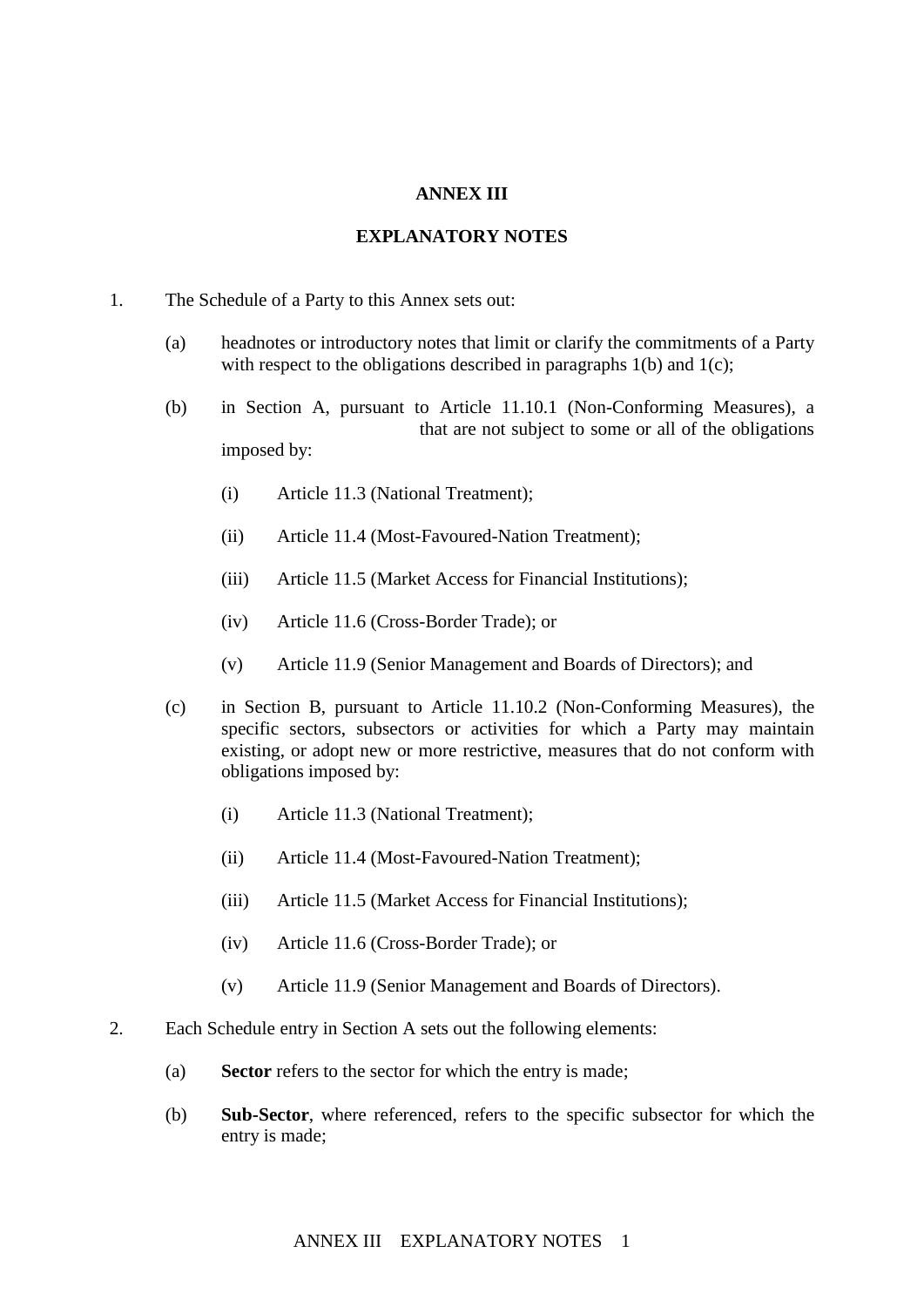- (c) **Obligations Concerned** specifies the obligations referred to in paragraph 1(b) that, pursuant to Article 11.10.1(a) (Non-Conforming Measures), do not apply to the listed measures as indicated in the headnote or introductory note for each Schedule:
- (d) **Level of Government** indicates the level of government maintaining the listed measures;
- (e) **Measures** identifies the laws, regulations or other measures for which the entry is made. A measure cited in the **Measures** element:
	- (i) means the measure as amended, continued or renewed as of the date of entry into force of this Agreement; and
	- (ii) includes any subordinate measure adopted or maintained under the authority of and consistent with the measure; and
- (f) **Description**, as indicated in the headnote or introductory note Schedule, either sets out the non-conforming measure or provides a general non-binding description of the measure for which the entry is made.
- 3. Each Schedule entry in Section B sets out the following elements:
	- (a) **Sector** refers to the sector for which the entry is made;
	- (b) **Sub-Sector**, where referenced, refers to the specific subsector for which the entry is made;
	- (c) **Obligations Concerned** specifies the obligations referred to in paragraph 1(c) that, pursuant to Article 11.10.2 (Non-Conforming Measures), do not apply to the sectors, subsectors or activities listed in the entry;
	- (d) **Level of Government** indicates the level of government maintaining the listed measures;
	- (e) **Description** sets out the scope or nature of the sectors, subsectors or activities covered by the entry to which the reservation applies; and
	- (f) **Existing Measures** identifies, for transparency purposes, a non-exhaustive list of existing measures that apply to the sectors, subsectors or activities covered by the entry.

4. Parties recognise that measures falling under exceptions applicable to this Chapter, such as those in Article 11.11 (Exceptions), need not be scheduled. Nevertheless, some Parties have listed measures that may fall within applicable exceptions. For greater certainty,